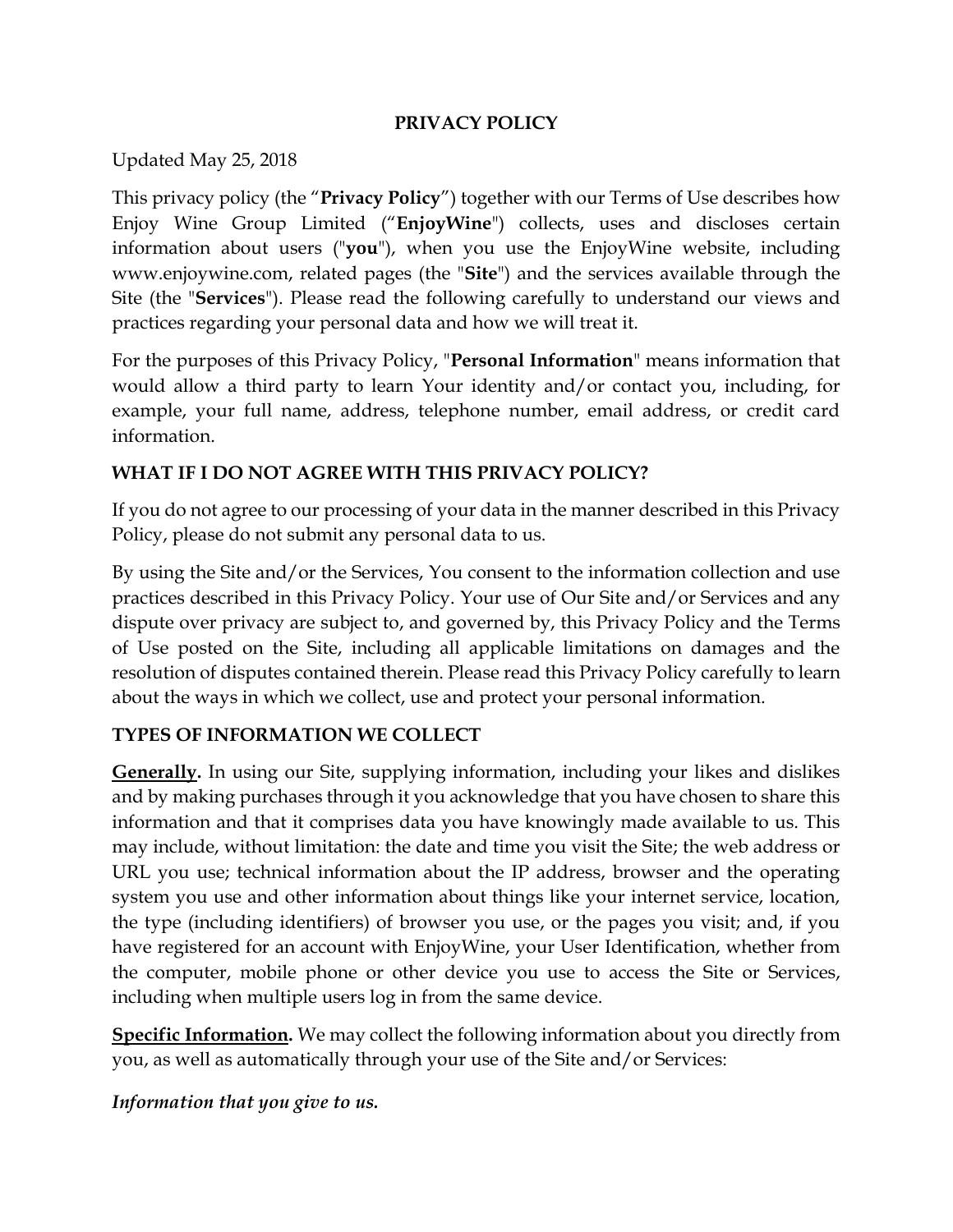This is information about you that you give us when you make an enquiry or engage us to provide services for you, or when you enter information at our website, optin/consent forms, apps or by communicating with us by phone, post, e-mail, live chat, social media or otherwise.

The information you give us mainly includes your contact details, identification information, financial or billing information, biographical, employment, and details included in any correspondence and information about you in connection with any matter on which we deliver services to you.

### *Information about you from other sources.*

We may receive information about you from third parties. This can include, your employer as we conduct training. The information that we receive about you from others mainly includes contact information.

**Payment Information**. If you make a purchase on the Site, we may collect and store your credit card number and other payment information, which will be used only to process your payments.

**Automatically-Collected Information**. We may track clickstream data, your location information and other data to monitor utilization and to improve customer experience. We use this information to help diagnose problems with our server, administer the Site, analyze trends, track users' movement on our Site, gather broad demographic information for aggregate use in order to improve the Site and Services, and to deliver customized, personalized content. We may use this information in the aggregate, with Personal Information that we have collected about you.

**Site Data**. We may automatically collect the information about Your use of the Site through cookies, web beacons, and other technologies: Your domain name; browser type and operating system; web pages You view; links You click; searches, including search terms, Your IP address; the length of time You visit the Site and use the Services; the referring URL, or the website that led You to the Site and other actions that You may take on the Site.

### **HOW WE MAY USE THE INFORMATION WE COLLECT**

We may retain and use the information we collect about you for the following reasons:

• To provide our Services, to communicate with You about Your use of our Services, to respond to Your inquiries, to fulfill Your orders, process Your payments and for any other customer service purposes;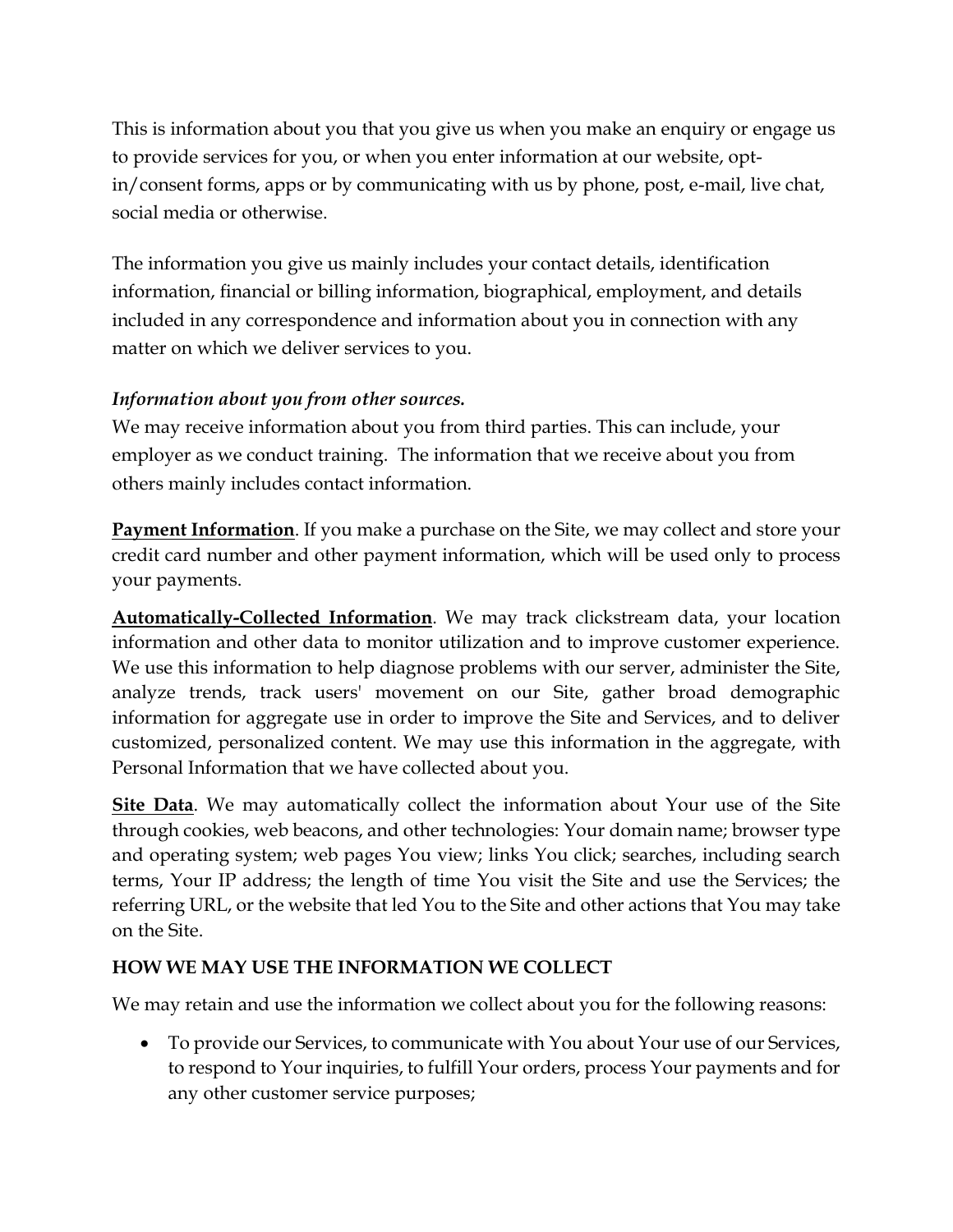- To tailor the content and information that We may send or display to You, to offer location customization, and personalized help and instructions, and to otherwise personalize Your experiences while using the Site or Services;
- To send direct marketing information ONLY when you have provided your consent;
- To understand how users access and use the Site and Services, both on an aggregated and individualized basis, in order to improve the Site and Services and respond to user requests and preferences;
- To personalize content and to send marketing and other promotional information, including information about jobs and other products and services in which We think You may be interested;
- As necessary to comply with Our legal obligations, resolve disputes, enforce our agreements (including this Privacy Policy and the Terms of Use), to protect or defend Our rights, to investigate, prevent, or take action regarding illegal activities, suspected fraud, and situations involving potential threats to the safety of any person;
- From time to time we may seek your consent to process, use or disclose your information for any other purpose not listed above.
- We only use your information where we have a legitimate interest including:
	- o To carry out our conflict checks to ensure that we are able to provide services to you;
	- o for prevention of fraud and other criminal activities;
	- o to verify the accuracy of data that we hold about you and create a better understanding of you as a client;
	- o to manage and deliver projects for business improvement;
	- o network and information security in order for us to take steps to protect your personal information against loss or damage, theft or unauthorised access;
	- o to comply with a request from you in connection with the exercise of your rights.

# **DISCLOSURE OF PERSONAL INFORMATION**

We do not sell or rent Personal Information to third parties so that those third parties can market their own products or services to you.

**Service Providers**. We may share Personal Information with contractors and service providers who perform services and functions for the Site, such as credit card processing services, in order to facilitate your use of our Services and the Site.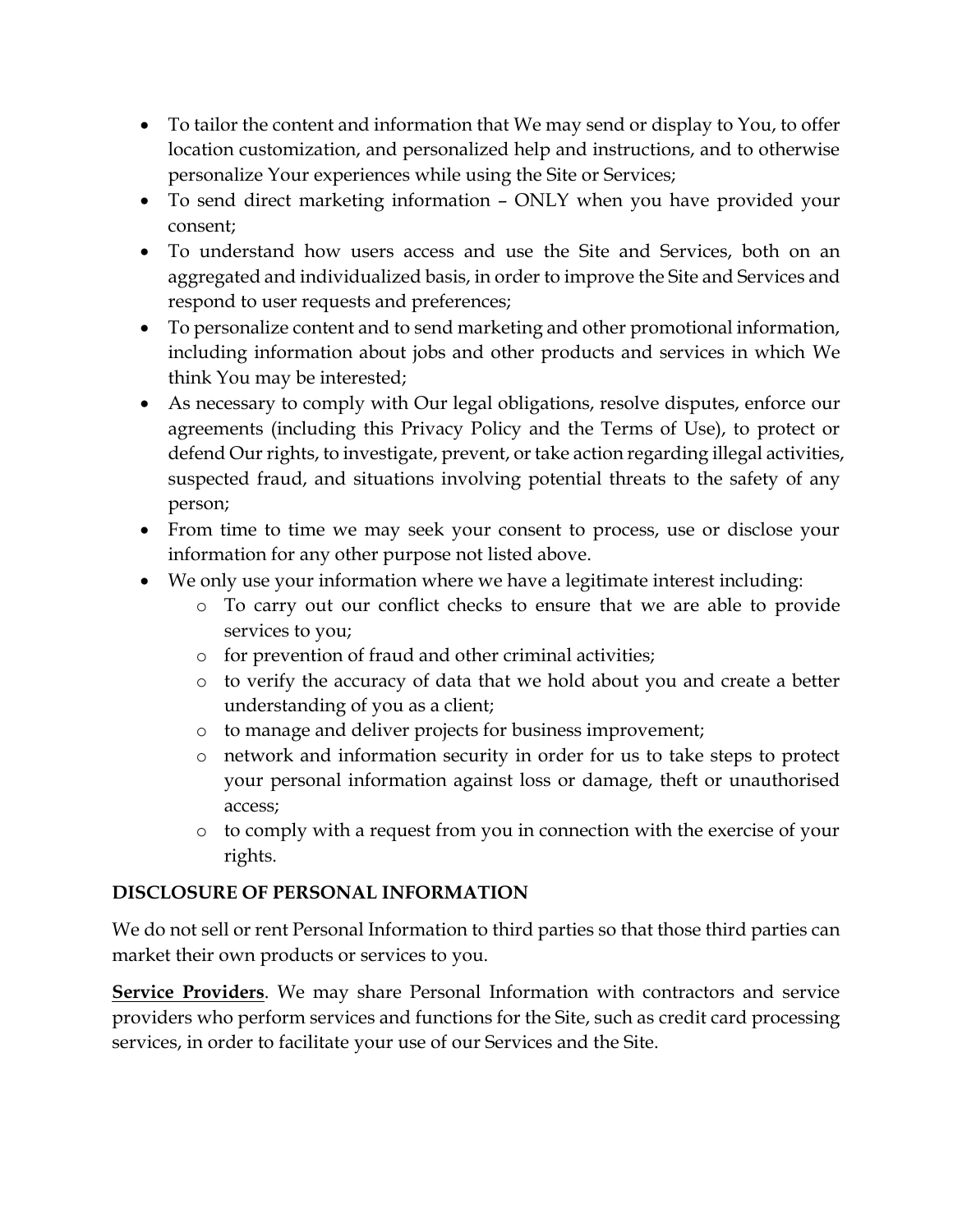**Legal Process**. We also may disclose the information we collect from you in order to comply with the law, a judicial proceeding, court order, or other legal process, such as in response to a subpoena.

**To Protect Us and Others**. We also may disclose the information we collect from you if we believe it is necessary to investigate, prevent, or take action regarding illegal activities, suspected fraud, situations involving potential threats to the safety of any person, violations of our Terms of Use or this Policy, or as evidence in litigation in which we may be involved.

**Business Transfers**. If we are acquired by or merged with another company, if all or substantially all of our business (or a line of business) or assets (or the assets of a line of our business) are acquired by a third party, Personal Information of EnjoyWine users may be one of the transferred business assets. We also may transfer Personal Information in the event of a bankruptcy or reorganization.

**Anonymous or Aggregate Information**. We may share certain anonymous and/or aggregate information about you, such as your job title, educational history, years of experience, areas of expertise, salary range and other jobs you have applied to, but your name and contact information will not be disclosed in such instances.

### **SENDING US INFORMATION OVER THE INTERNET**

Your information is held on servers hosted by us or our Internet Services Provider. The transmission of information via the internet is not completely secure. Although we will do our best to protect your personal data, we cannot guarantee the security of your data transmitted to our site; any transmission is at your own risk.

### **USE OF "COOKIES" AND OTHER TRACKING TECHNOLOGIES.**

We use cookies and other tracking technologies to collect information about you and your use of the Site and Services, in order to enhance and personalize your experience while using the Site and Services, to track user activities in order to understand how users use the Services, and to improve the Site and Services.

**Cookies**. Cookies are pieces of information that some websites transfer to your computer, through your web browser, for record-keeping purposes. Use of cookies makes websurfing easier by performing certain functions such as saving your passwords and your preferences regarding use of the particular website. Cookies also allow us to track your activities at Our Site and provide you with personalized display advertising.

**Third Party Cookies**. We may also engage third parties to track and analyze Site data. We use the data collected by such third parties to help administer and improve the quality of the Site and to analyze Site usage. Such third parties may combine the information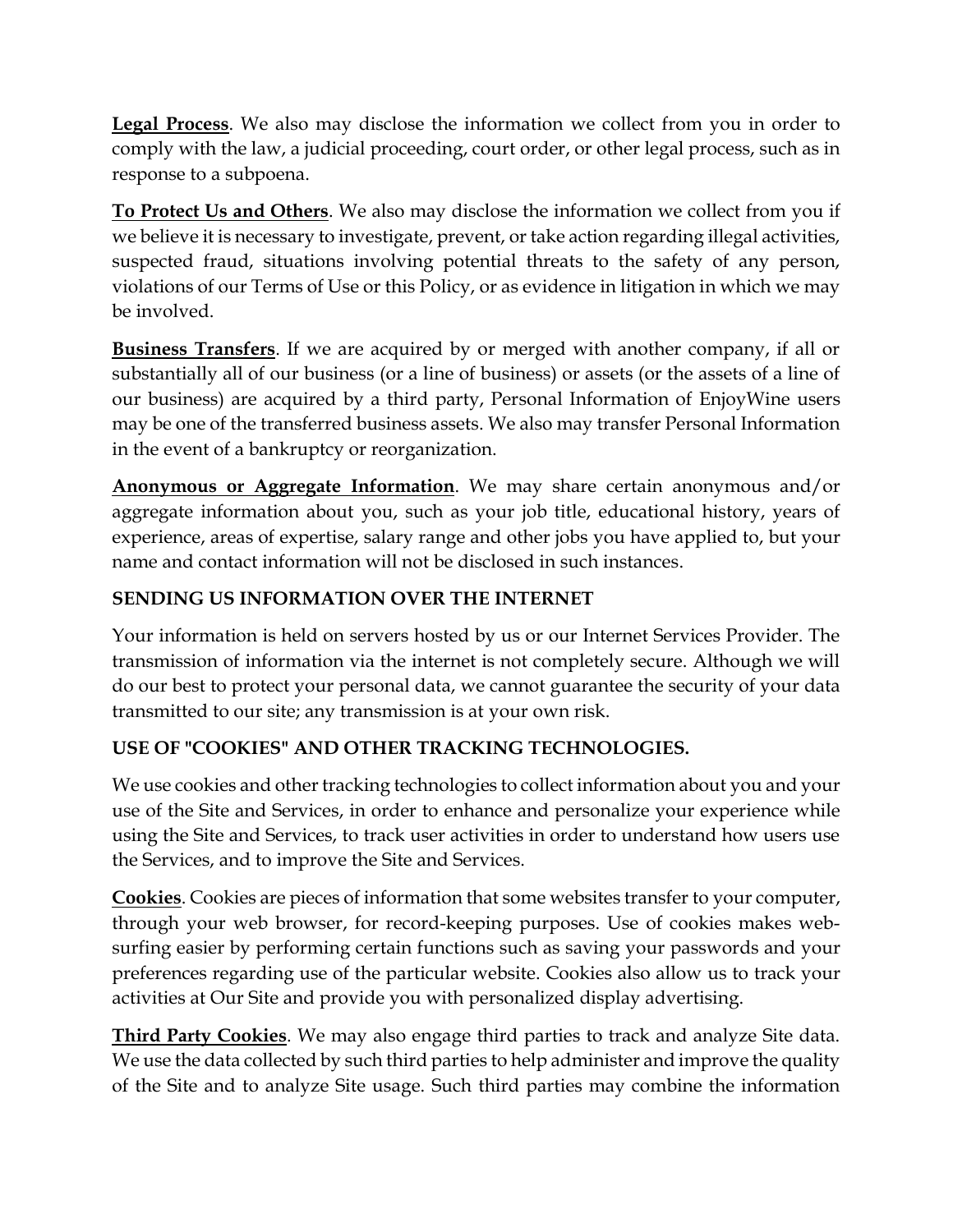provided about you with other information that they have collected. This Policy does not cover such third parties' use of the data.

**Disabling Cookies**. Most web browsers automatically accept cookies, but you can edit your browser options to block them in the future. The "Help" portion of the toolbar on most browsers will tell you how to prevent your computer from accepting new cookies, how to have the browser notify you when you receive a new cookie, or to disable cookies altogether. If you disable cookies, however, the Site may not function properly.

**Clear GIFs**. We may use clear GIFs to, among other things, track the activities of Site visitors, help us manage Site content, and compile statistics about Site usage. We may tie the information gathered by clear GIFs to users' Personal Information. We and third party service providers may also use clear GIFs in HTML e-mails to Our users, to help Us track e-mail response rates, identify when e-mails are viewed, and track whether e-mails are forwarded.

**Local Storage Objects**. We may use Flash Local Storage Objects ("Flash LSOs") to store Your Site preferences and to personalize your use of the Site. Flash LSOs are different from browser cookies because of the amount and type of data stored. Typically, Flash LSOs cannot be controlled, deleted, or disabled through a web browser. For more information on Flash LSOs, or to learn how to manage settings for Flash LSOs, go to the Adobe Flash Player Help Page, choose "Global Storage Settings Panel" and follow the instructions. To see the Flash LSOs currently in use, choose "Website Storage Settings Panel" and follow the instructions to review or delete any specific Flash LSO.

**Third-Party Analytics**. We may use automated devices, programs and/or applications, such as Google Analytics, to evaluate usage of the Site or to evaluate the Services. We use these tools to help improve Services, Site performance and user experiences. We will not share your personal information with these third parties.

### **CUSTOMER REVIEWS AND USER GENERATED CONTENT**

In some instances we may select and post customer reviews or testimonials on our Site which may contain Personal Information such as the customer's name. We will obtain your consent prior to posting the review. Also, in certain parts of the Site, we may invite you to post content on our Site, including your comments, pictures, and any other information that you would like to be available to other users or recruiters on our Site. If you post such content, it will be visible and available to other users of the Site. Your posting may also become part of the public domain and EnjoyWine cannot prevent such information from being used in a manner that may violate this Policy, the law, or your personal privacy.

### **NEWSLETTERS AND COMMUNICATIONS FROM US**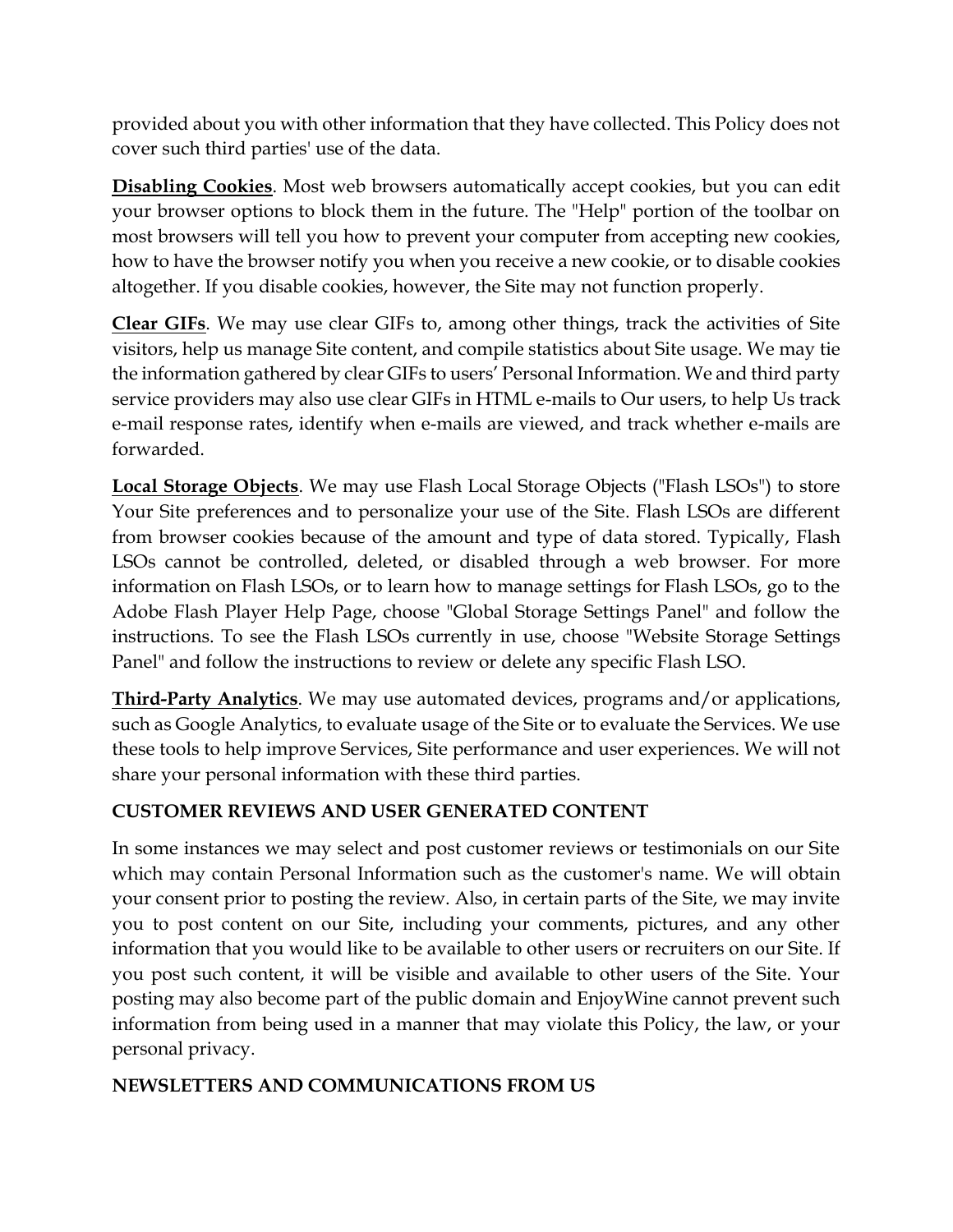We may send newsletters or other promotional or informational emails to you. You may opt-out of such communications by following the opt-out instructions contained in the email. You may also opt-out of any of our communications by changing your account settings when sign up to use the Site. Please note that it may take up to 10 business days for us to process opt-out requests. If you opt-out of receiving emails containing newsletters or promotional items, we may still send you emails about your account or any Services you have requested or received from EnjoyWine.

### **UNSUBSCRIBE**

If you would like us to remove your Personal Information, review or other content from our Site, you may contact us at **info@enjoywine.com**. Please note that copies of information that you have updated, modified or deleted may remain viewable in cached and archived pages of the Site for a period of time. You may request that we: (1) update or correct your personal information, (2) change your preferences with respect to communications and other information you receive from us, or (3) delete the personal information maintained about you on our systems (subject to our data retention policies, described in the following section). Such updates, corrections, changes, and deletions will have no effect on other information that we maintain, or information that we have provided to third parties in accordance with this Privacy Statement prior to such update, correction, change or deletion.

To protect your privacy and security, we may take reasonable steps (such as requesting a unique password) to verify your identity before granting you profile access or making corrections. You are responsible for maintaining the secrecy of your unique password and account information at all times.

We will implement your request as soon as and to the extent reasonably and technically practicable. We may not be able to honor all requests when personal information must be retained for business purposes or to comply with applicable law.

### **THIRD PARTY WEBSITES**

Our Site may contain links to other websites. Please note that when you click on one of these links, you are entering another website over which www.enjoywine.com has no control and will bear no responsibility. Often these websites require you to enter your Personal Information as you apply for a job directly with the hiring company. We encourage you to read the privacy statements on all such websites as their policies may differ from ours.